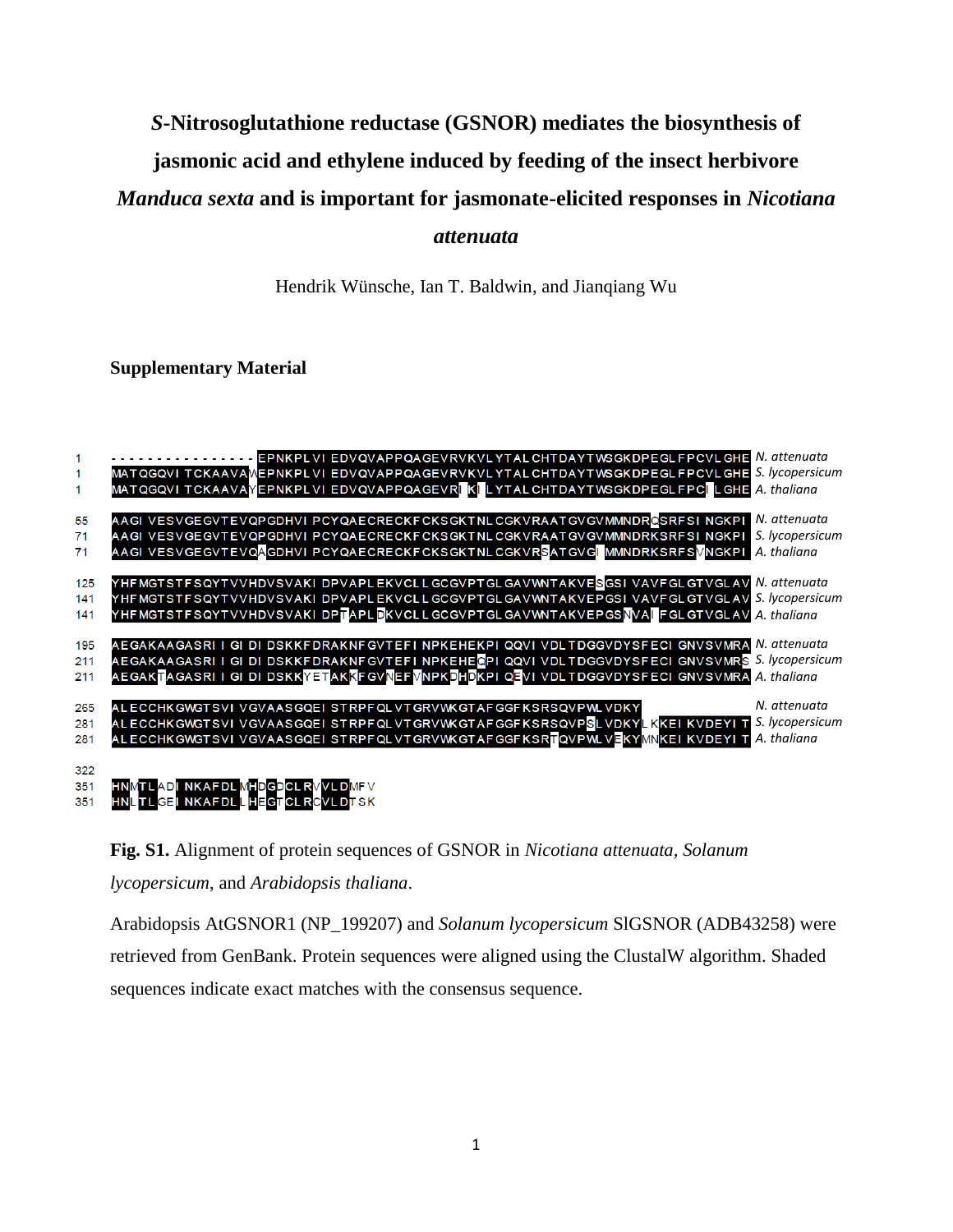

EcoRI HindIII EcoRV XbaI

### **Fig. S2.** Southern blotting analysis of *NaGSNOR* in *N. attenuata.*

*N. attenuata* genomic DNA was digested with various restriction enzymes. Following the separation on a 1% agarose gel, the DNA was blotted onto a nylon membrane and hybridized with a radio-labeled partial *NaGSNOR* cDNA probe.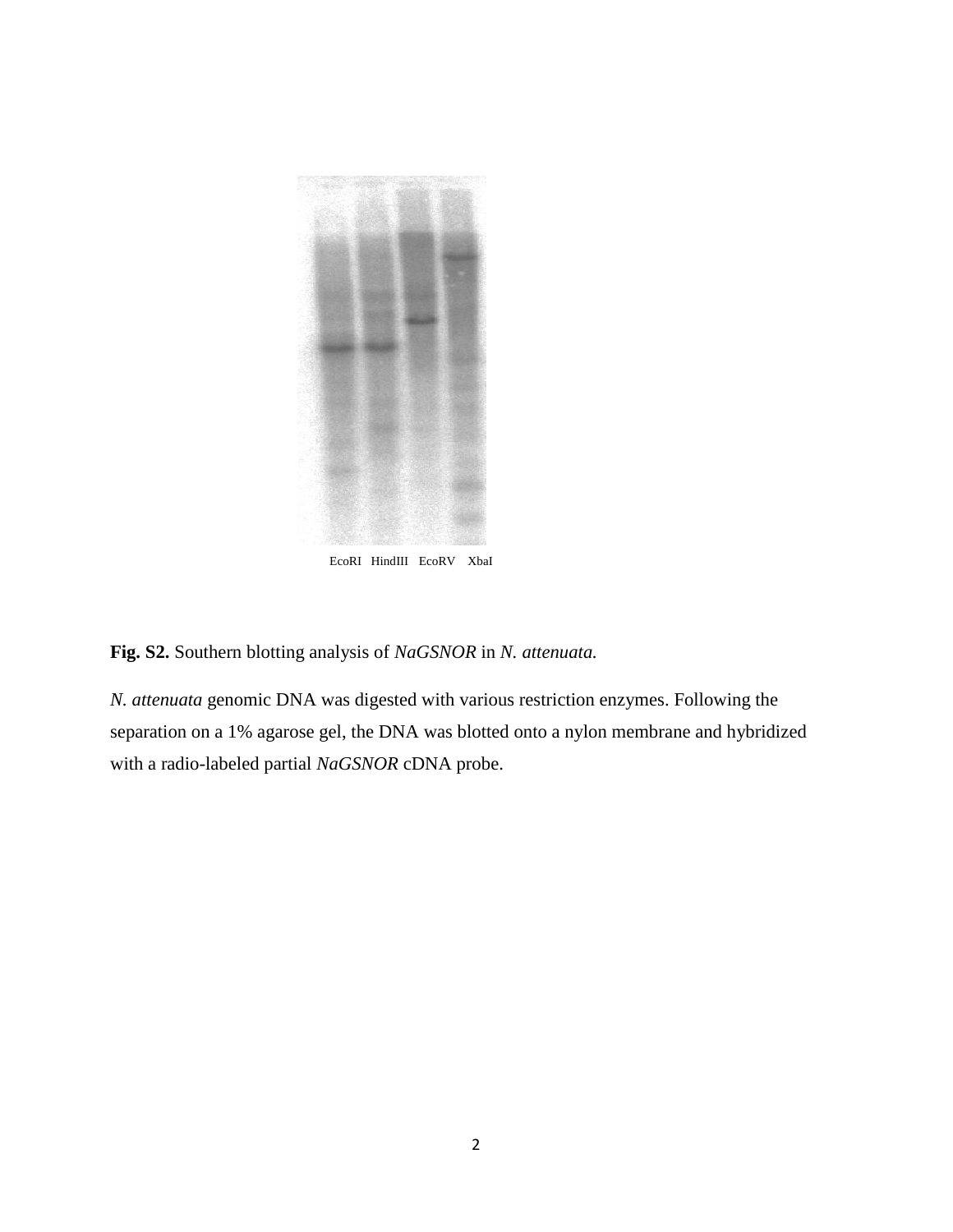

**Fig. S3.** Morphology of EV and *NaGSNOR*-VIGS plants.